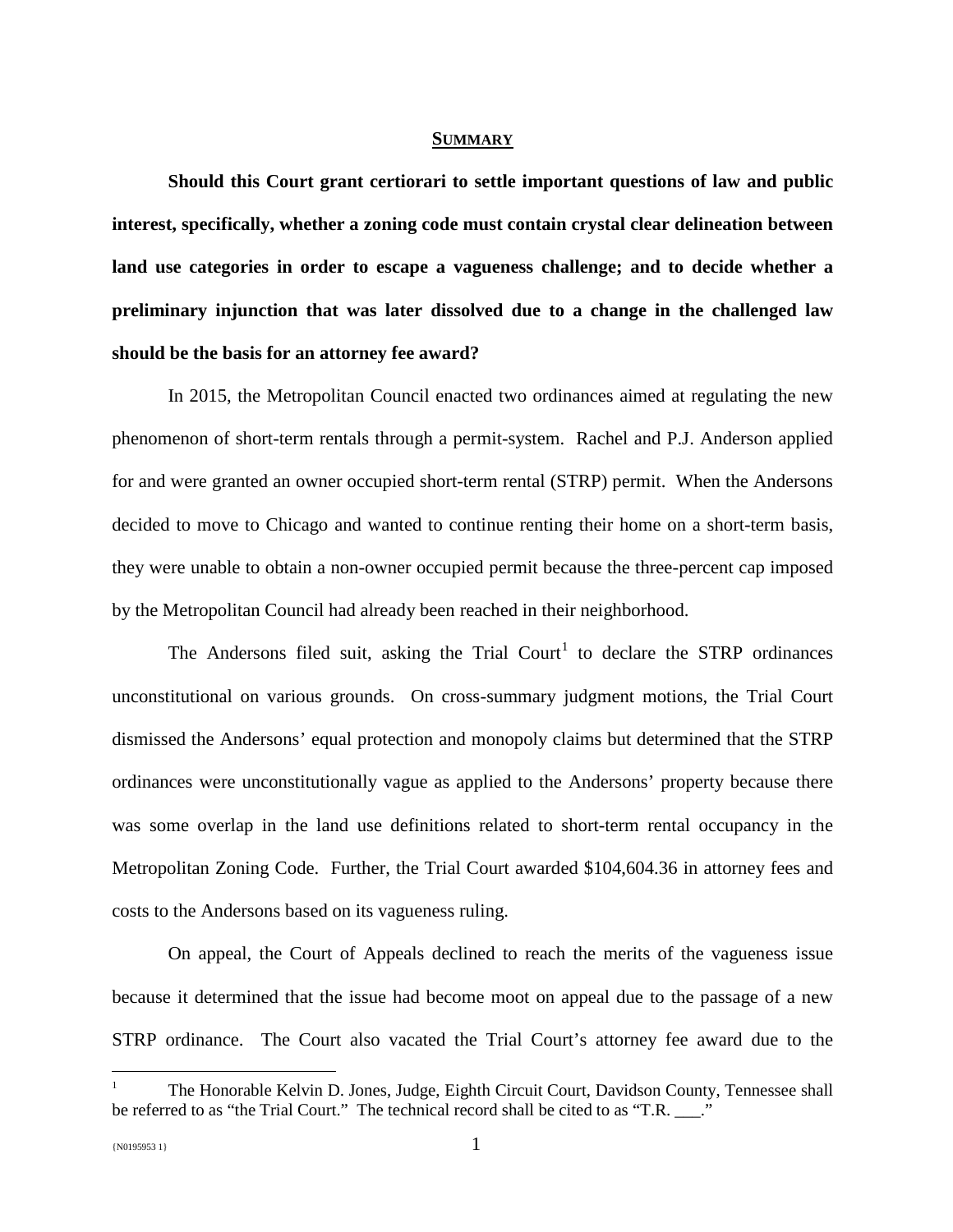insufficiency of its findings and remanded the matter for reconsideration. However, in doing so, the Court specifically found that the Andersons were prevailing parties not only as to the vagueness question but also pursuant to a preliminary injunction that had been dismissed.

Because the Court of Appeals did not reach the merits of the vagueness claim, the Trial Court's ruling, which is based on a misunderstanding of the applicable standard for vagueness, has created confusing precedent for property owners and city officials in Nashville. Further, the Court of Appeals' decision to find that the Andersons are prevailing parties based on their success with a preliminary injunction is contrary to United States Court of Appeals for the Sixth Circuit law on that very issue.

#### **DATE OF JUDGMENT**

The Court of Appeals issued its decision on January 23, 2018. A copy of the decision is attached. On February 2, 2018, Metro filed a petition for rehearing. On February 6, 2018, the Court of Appeals issued its Order denying Metro's petition. The Metropolitan Government timely requests permission to appeal pursuant to Tenn. R. App. P. 11.

#### **QUESTIONS PRESENTED**

1. Whether a zoning code may contain land use categories that overlap in their definitions without creating a constitutional vagueness problem?

2. Whether a preliminary injunction that has been dissolved due to a change in the challenged law can be the basis for an attorney fee award?

### **FACTS RELEVANT TO THE QUESTIONS PRESENTED**

### **I. THE METRO ORDINANCES AT ISSUE**

The Andersons brought this 42 U.S.C. § 1983 lawsuit seeking to invalidate two Metropolitan ordinances. (T.R. 1-29, 98-108.) The ordinances governed short-term rental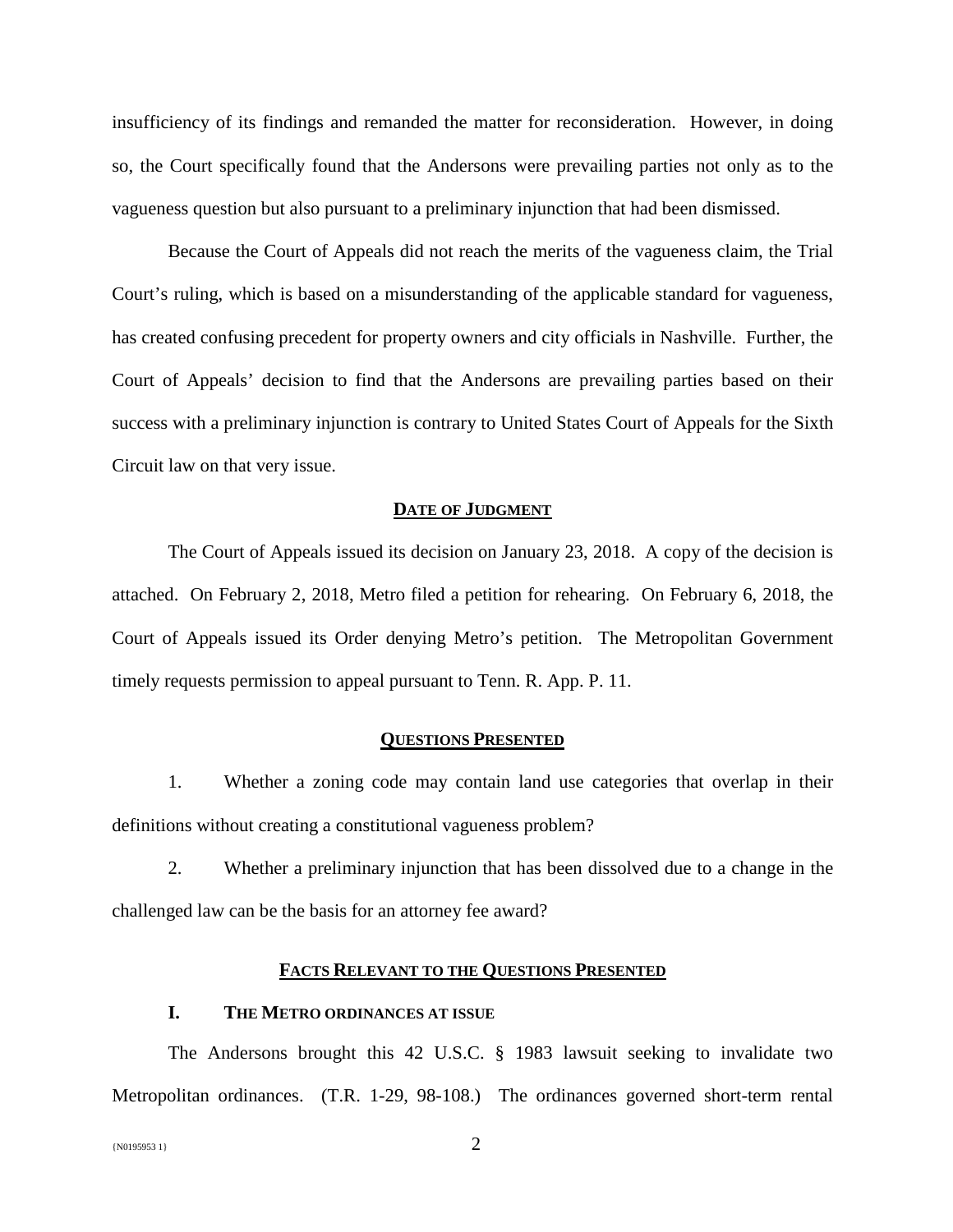properties (STRPs), colloquially known as "Airbnbs." (T.R. 98-108.) The ordinances do not ban short-term rentals. *Id.* The Metropolitan Council authorized short term rentals so long as two primary conditions are met: (1) the applicant obtains a permit, and (2) pays taxes. *Id.* The ordinances also described the contours of what constitutes an STRP in that bed and breakfast establishments, boarding houses, hotels, and motels are not regulated as STRPs. *Id.*

The ordinances at issue are BL 2014-909 (allowing short term rental as an accessory use for property zoned residential) and BL 2014-951 (requiring a permit, putting a limit of the amount of permits issued, requiring proof of insurance, smoke detectors, and creating a process for revoking a permit due to complaints). *Id.*

BL 2014-909 was introduced and passed first reading before the Metropolitan Council on October 7, 2014. (T.R. 98-101.) It was referred to the Planning Commission and the Planning & Zoning Committee of the Metropolitan Council. *Id.* After a few deferrals and the introduction of a substitute ordinance, it passed second reading on February 3, 2015. *Id.* BL 2014-951 was introduced and passed first reading on November 8, 2014. (T.R. 102-108.) It was deferred and then amended on second reading on February 3, 2015. *Id.* Both bills passed third reading on February 24, 2015. (T.R. 98-108.)They were signed by then-Mayor Karl Deal on February 26, 2015 and became effective on March 6, 2015. *Id.*

Pursuant to these ordinances, there were two kinds of STRP permits for single-family homes, based on whether the owner occupies the premises. The first permit type allowed "owner occupied" units. (T.R. 115-118.) There was no limit on the number of "owner occupied" permits that can be issued. *Id*. The second permit type was available for property owners that do not live on the premises. These "non-owner occupied permits" were limited in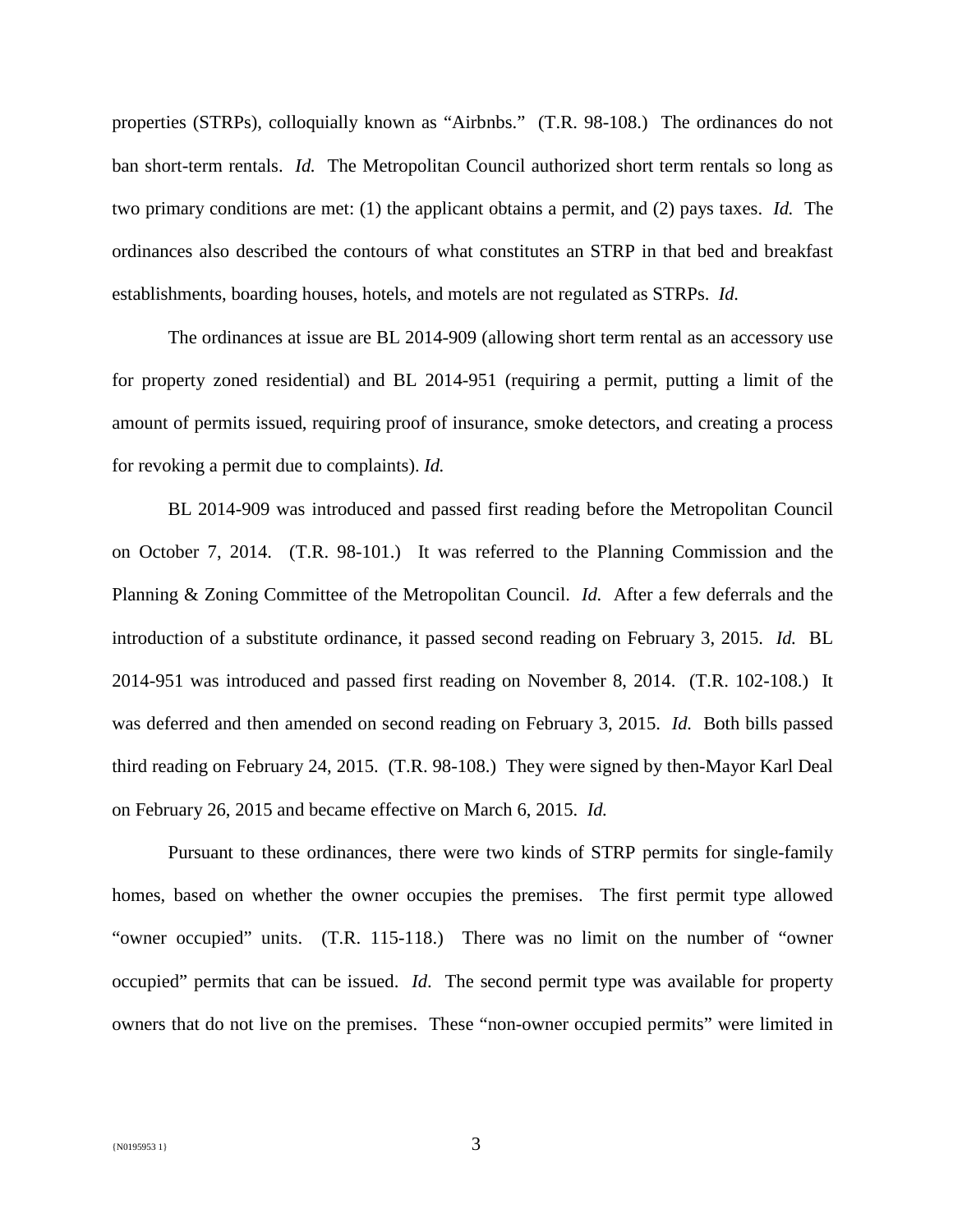number. No more than three-percent of the residences within each census tract could be issued

non-owner occupied STRP permits. *Id*.

## **II. THE LAND USE CATEGORIES AT ISSUE**

At that time, "Short Term Rental Property (STRP)" was defined in the Metropolitan

Zoning Code as:

A residential dwelling unit containing not more than four sleeping rooms that is used and/or advertised for rent for transient occupancy by guests as those terms are defined in Section 5.12.010 of the metropolitan code. Dwelling units rented to the same occupant for more than 30 continuous days, Bed and Breakfast establishments, boarding houses, hotels, and motels shall not be considered Short Term Rental Property.

Metropolitan Code § 17.04.060 (T.R. 223).

The Zoning Code also contained definitions for "bed and breakfast inn" and "boarding house":

Bed and breakfast inn – Four through ten furnished guest rooms for pay. Meals may be provided to overnight guests. The maximum stay for any guest shall be fourteen consecutive days.

Boarding house  $-$  A residential facility or a portion of a dwelling unit for the temporary accommodation of persons or families in a rooming unit, whether for compensation or not, who are in need of lodging, personal services, supervision, or rehabilitative services.

Metropolitan Code § 17.04.060 (T.R. 209).

Hotel and motel were not defined terms in the Metropolitan Zoning Code, and therefore, the

Zoning Code directs that "the definition found in the most current edition of Webster's

Unabridged Dictionary shall be used." Metropolitan Code § 17.04.060(A) (T.R. 207).

Pursuant to the Zoning Code's District Land Use Table, STRPs were permitted as an accessory use in all but a few select zoning districts. Metropolitan Code § 17.08.030 (T.R. 236). Hotels, motels, and bed and breakfasts, on the other hand, were only permitted in commercial zoning districts, and while boarding houses were permitted in some multi-family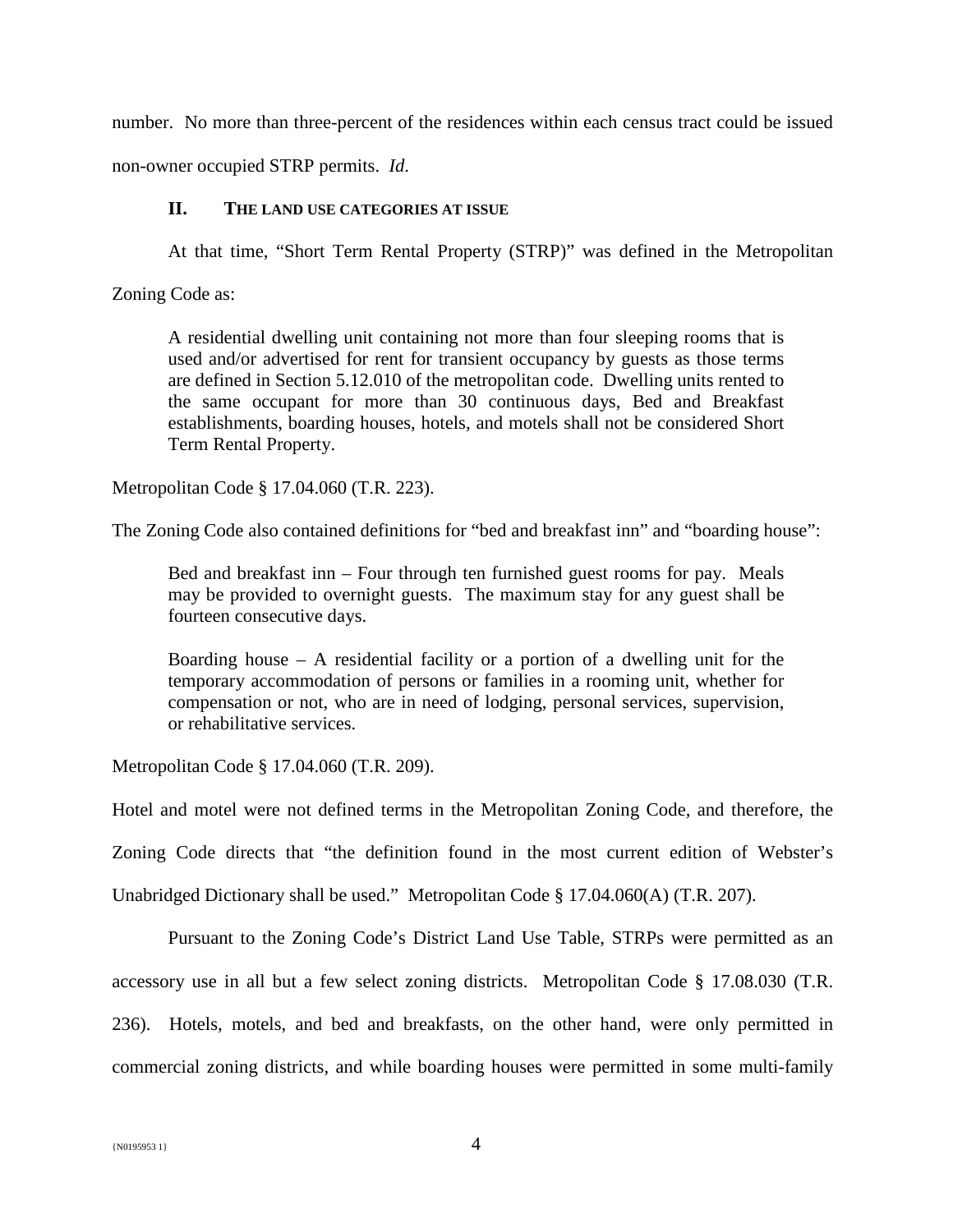residential districts, they were not permitted in single-family/two-family districts. Metropolitan Code § 17.08.030 (T.R. 236, 238)*.* 

### **III. THE ANDERSONS**

The Andersons own a three-bedroom home at  $1623\,5^{th}$  Avenue North, Nashville, Tennessee in an R6 zoned district. (T.R. 7, 9.) They began renting out their home on a shortterm basis in November 2013. (T.R. 8; Anderson Depo., p. 10, l. 13-18.) They applied for a permit in 2015, after the permitting process went into effect, and based on their application, the Metropolitan Codes Department issued them an owner occupied STRP permit. (T.R. 16; Anderson Depo., p. 13, l. 20 through p. 14, l. 4.)

In August 2015, the Andersons applied to convert their permit to a non-owner occupied STRP permit. (T.R. 17; Anderson Depo., p. 15, l. 13-21.) Their request for a non-owner occupied permit was not granted because the three-percent cap had already been reached for their census tract. *Id.* 

## **IV. THE TRIAL COURT FOUND THAT THE DEFINITION OF STRP WAS UNCONSTITUTIONALLY VAGUE AS APPLIED TO THE ANDERSONS' PROPERTY.**

The Trial Court determined that the STRP ordinance at issue was unconstitutionally vague because "The definitions of STRP, bed and breakfast, boarding house, and hotel overlap, such that a single property could fall into one, several, or all of the aforementioned property classifications." (T.R. 1352). The Trial Court specifically framed the question in this lawsuit as "whether these definitions [of STRP, hotel, bed and breakfast and boarding house] are reconcilable in such a way that a person of "ordinary," "common," or "average" intelligence has sufficient notice of whether they are an STRP or exempted as one of the other categories to the degree of certainty necessary to satisfy due process." (T.R. 1592).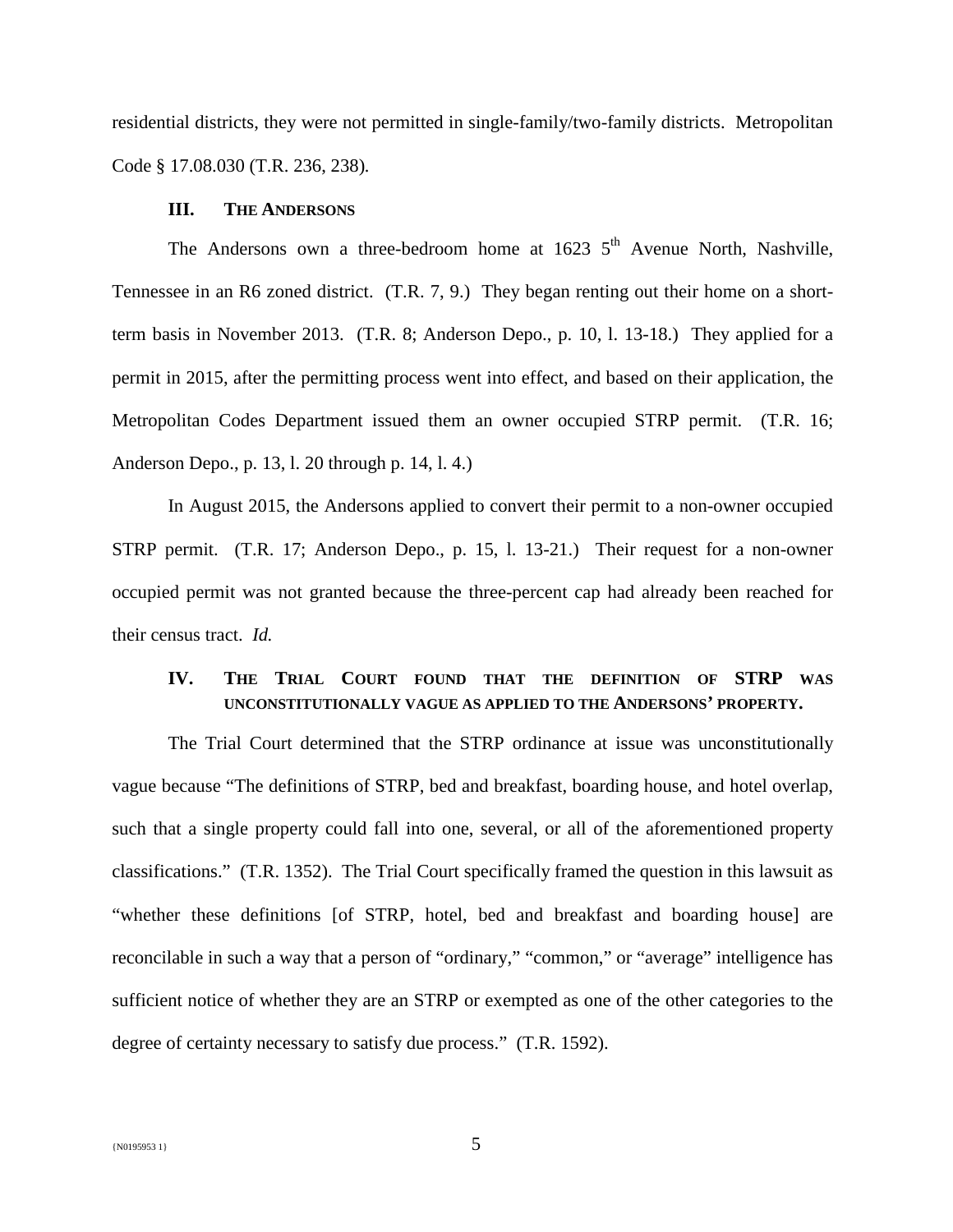The evidence presented to the Trial Court indicated that the Andersons voluntarily applied for an owner occupied STRP permit, acknowledging that they understood the ordinances applied to the use of their property. (T.R. 16; Anderson Depo., p. 13, l. 20 through p. 14, l. 4.) Consistent with the intent of the ordinances and the Metropolitan Government's understanding of the ordinances, the Codes Department issued the permit to the Andersons. *Id.* Further, hotels, bed and breakfasts and boarding houses are not permitted uses in the Andersons' R6 zoning district, while STRPs are allowed if the property owner is issued a permit. Metropolitan Code § 17.08.030 (T.R. 236, 238)*.* No enforcement action related to the STRP ordinances has ever been taken against the Andersons, and the Andersons have never brought an administrative action before the Zoning Administrator or the Board of Zoning Appeals.

And yet, the Trial Court determined that the STRP ordinances are vague as applied to the Andersons. It appears that the Trial Court performed its vagueness analysis without considering how the law has actually been applied to the Plaintiffs in this case – instead, focusing on speculation as to how other land use definitions might be applied.

## **V. THE TRIAL COURT AWARDED ATTORNEY FEES TO THE ANDERSONS.**

The Andersons requested attorney fees based on their assertion that they were "prevailing parties" related to their vagueness claim and also two claims that prevailed in a preliminary injunction but were later dismissed as moot. (T.R. 1467). However, the Trial Court determined that the Andersons were "the prevailing party within the meaning of 42 U.S.C. § 1983 because the Court granted summary judgment on their Fourth Amendment 'vagueness' claim." (T.R. 1680). The Trial Court did not explain why it did not find the Andersons to be prevailing based on the preliminary injunction. *Id.*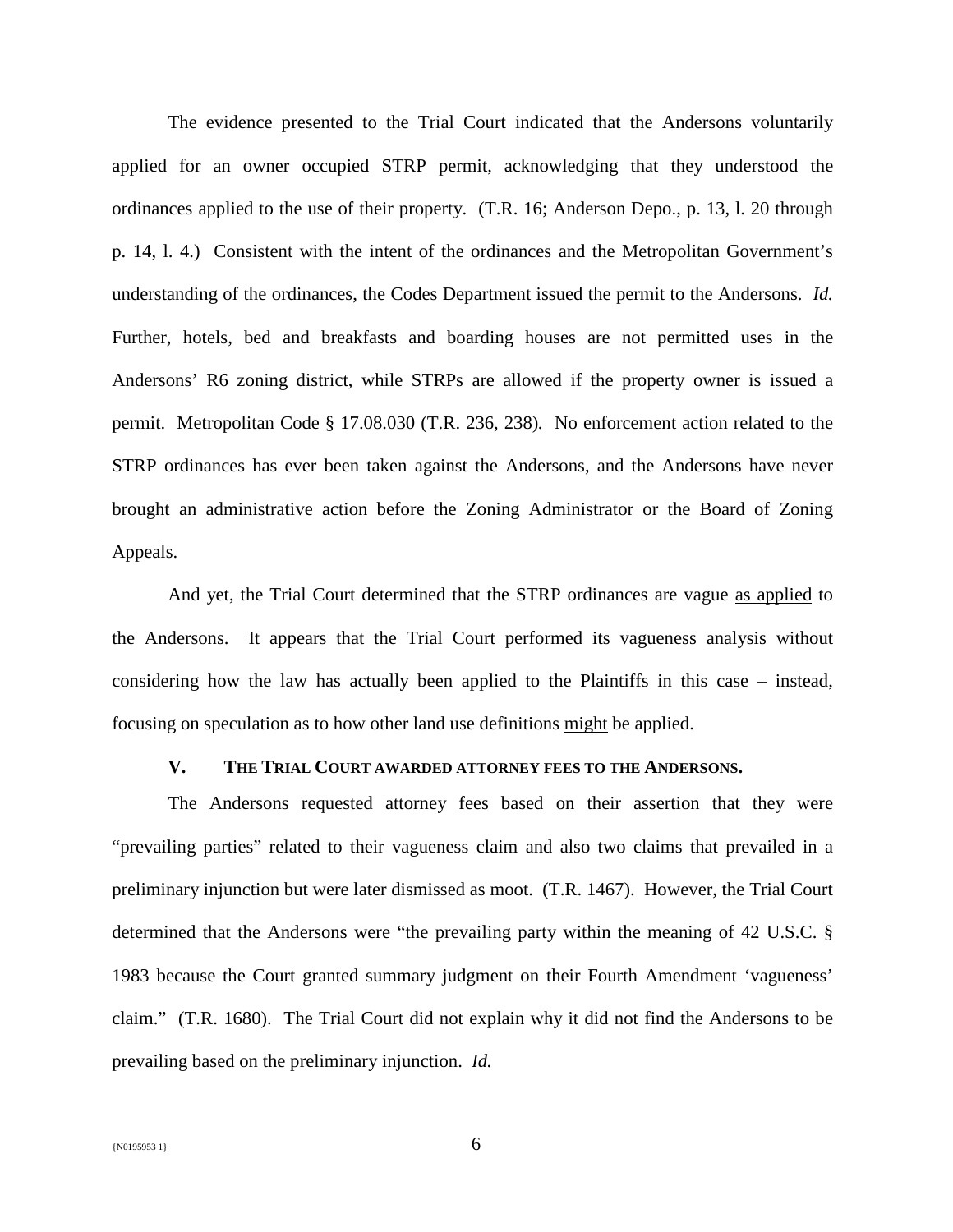The Andersons requested \$144,620 in attorney fees and \$1,645.86 in discretionary costs, but the Trial Court awarded a lesser amount: \$103,300 in attorney fees and \$1,304.36 in discretionary costs. (T.R. 1667). The Trial Court stated that it considered a number of factors in awarding attorney fees and costs: "the time devoted to performing the legal service; the time limitations imposed by the circumstances; the novelty and difficulty of the questions involved and the skill requisite to perform the legal services properly; the fee customarily charged in this locality for similar legal services; the amount involved; the results obtained; and the experience, reputation, abilities of the attorney performing the legal service." (T.R. 1680). Notably, the Trial Court's order contains no analysis of these factors. *Id.*

# **VI. THE COURT OF APPEALS DECLINED TO REACH THE MERITS OF THE VAGUENESS ISSUE BECAUSE THE STRP ORDINANCES WERE AMENDED WHILE THE APPEAL WAS PENDING.**

The Court of Appeals surmised that because the Andersons' vagueness claim was

related to a definition that was amended by the Metropolitan Council while the case was

pending on appeal, the issue was moot:

Here, the record reflects that Metro passed a new ordinance to deal with the STRP definition after the trial court declared the prior ordinance unconstitutional. Specifically, subsequent to the filing of notices of appeal in this case, Metro approved Substitute Ordinance No. BL2016-492.

In pertinent part, the new ordinance deletes the previous definition of "Short Term Rental Property" and replaces it with a new one. Under the new ordinance, a STRP "means a residential dwelling unit containing not more than four sleeping rooms that is used and/or advertised only through an online marketplace for rent for transient occupancy by guests." Notably, unlike the old definition, the new definition does not pose the issue complained about by the Andersons. That is, it does not state that bed and breakfast establishments, boarding houses, hotels, and motels shall not be considered "Short Term Rental Property." In any event, the new ordinance also provides new definitions for "Hotel," "Bed and breakfast inn," and "Boarding house."

Because the Andersons' constitutional "vagueness" claim relates to a definition that is no longer in place, our inquiry into the matter would not be an inquiry into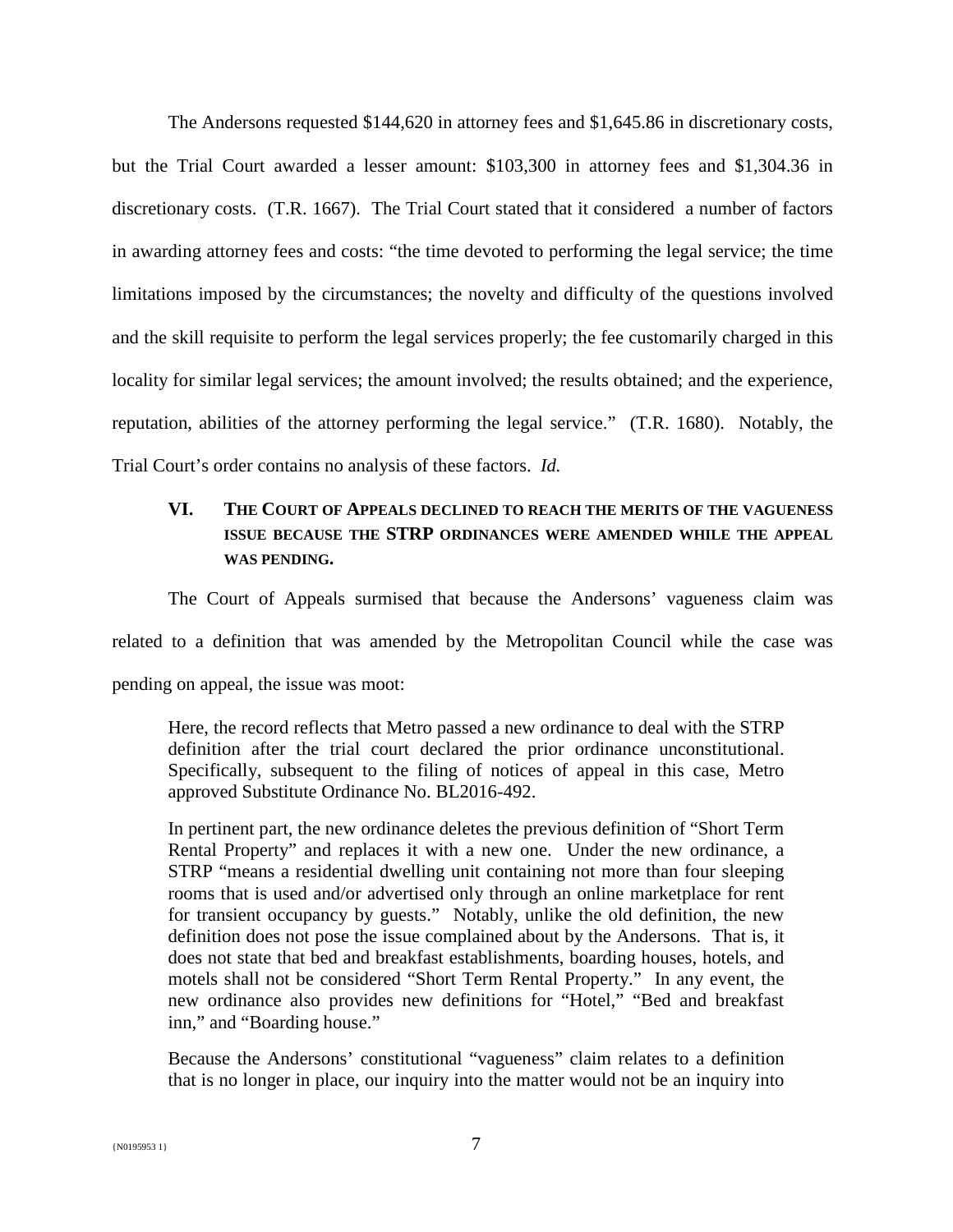a "legal controversy." The issue is a moot one. As such, we decline to address the matter.

(Ct. App. Op., p. 8).

Neither the Andersons nor the Metropolitan Government briefed the Court of Appeals on whether the case remained justiciable despite the change in the law. In this case, declining to reach the merits creates negative consequences for the Metropolitan Government and the general public – the Metropolitan Government remains on hook for over a hundred thousand dollars of attorney fees and the Trial Court's ruling now has the potential to affect how local officials and Nashville citizens interpret other overlapping land use categories, a common occurrence in the Zoning Code.

## **VII. THE COURT OF APPEALS VACATED THE TRIAL COURT'S AWARD OF ATTORNEY FEES AND REMANDED THE ISSUE FOR RECONSIDERATION AND FURTHER FINDINGS.**

The Court of Appeals determined that the Trial Court's order awarding attorney fees to

the Andersons was not sufficiently clear to allow for intelligent appellate review:

With that said, it is somewhat unclear why the Andersons were awarded the amount of fees ordered by the trial court. We might surmise that the trial court gave an amount less than had been requested because it considered the Andersons to have prevailed on some claim(s), i.e., the vagueness claim, but not others. After all, the order does specifically mention that the Andersons "are the prevailing party … because the Court granted summary judgment on their Fourteenth Amendment 'vagueness' claim." However, on the whole, were are of the opinion that the order does not provide a sufficient account for our appellate review.

…

Because we would largely be forced to speculate how the trial court considered the relevant factors incident to its § 1988 award, we must vacate the trial court's award on attorney's fees and remand for reconsideration and further findings.

(Ct. App. Op., p. 17-18).

Despite finding that the Trial Court had not adequately explained its reasoning in determining the amount of the fee award, the Court of Appeals went on to disagree with the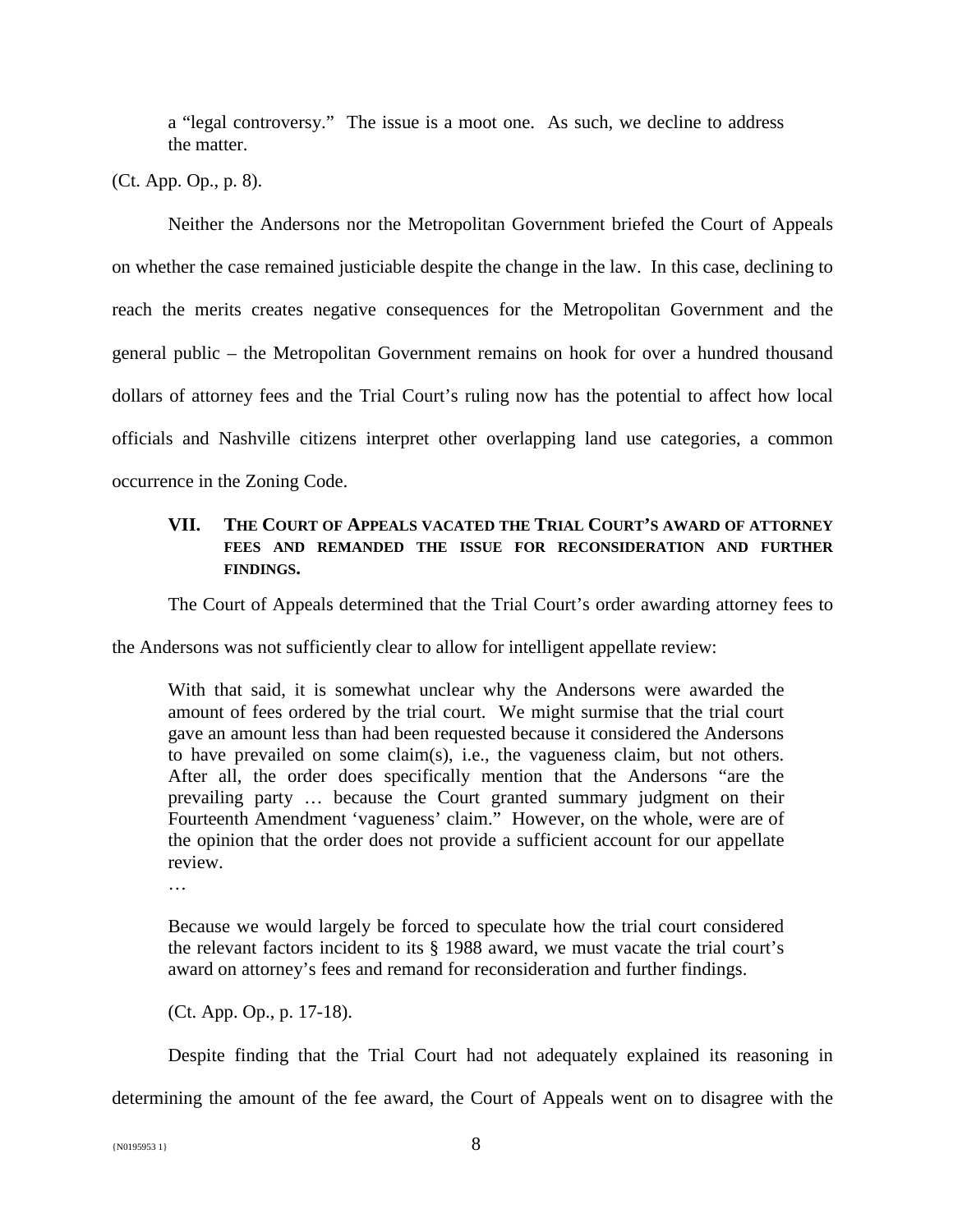"implication from the order" that the Trial Court did not consider the Andersons to be prevailing parties on their free speech and seizure claims. This was based on their success in obtaining a preliminary injunction, despite the fact that it was later dissolved when the laws were amended. (Ct. App. Op., p. 18).

The Court of Appeals acknowledged that "it does not appear that the federal courts have uniformly employed the same analysis governing when a preliminary injunction might confer prevailing party status." (Ct. App. Op., p. 18-19). However, the Court determined, based on the federal cases that it found in its research, that the Andersons were prevailing parties. *Id.* 

#### **DISCUSSION**

### **I. STANDARD OF REVIEW.**

The granting or denying of summary judgment is a question of law, subject to *de novo* review. *Blair v. W. Town Mall*, 130 S.W.3d 761, 763 (Tenn. 2004).

"A trial court's decision to grant or deny fees is reviewed for abuse of discretion. That discretion is limited, however, by the requirement that only a prevailing party may qualify for a fee award. Additionally, if it is determined that a party meets the prevailing party requirement, fees should be awarded 'unless special circumstances would render such an award unjust.'" *Consolidated Waste Systems, LLC v. Metro. Gov't of Nashville and Davidson Cty.,* 2005 WL 1541860, \*45 (Tenn. Ct. App. June 30, 2005) (internal citations omitted).

In *Eldridge v. Eldridge,* 42 S.W.3d 82, 85 (Tenn. 2001), this Court provided the following guidance regarding the abuse of discretion standard:

Under the abuse of discretion standard, a trial court's ruling "will be upheld so long as reasonable minds can disagree as to the propriety of the decision made." *State v. Scott,* 33 S.W.3d 746, 752 (Tenn. 2000); *State v. Gilliland,* 22 S.W.3d 266, 273 (Tenn. 2000). A trial court abuses its discretion only when it "applie[s] an incorrect legal standard, or reache[s] a decision which is against logic or reasoning that cause[s] an injustice to the party complaining." *State v. Shirley,* 6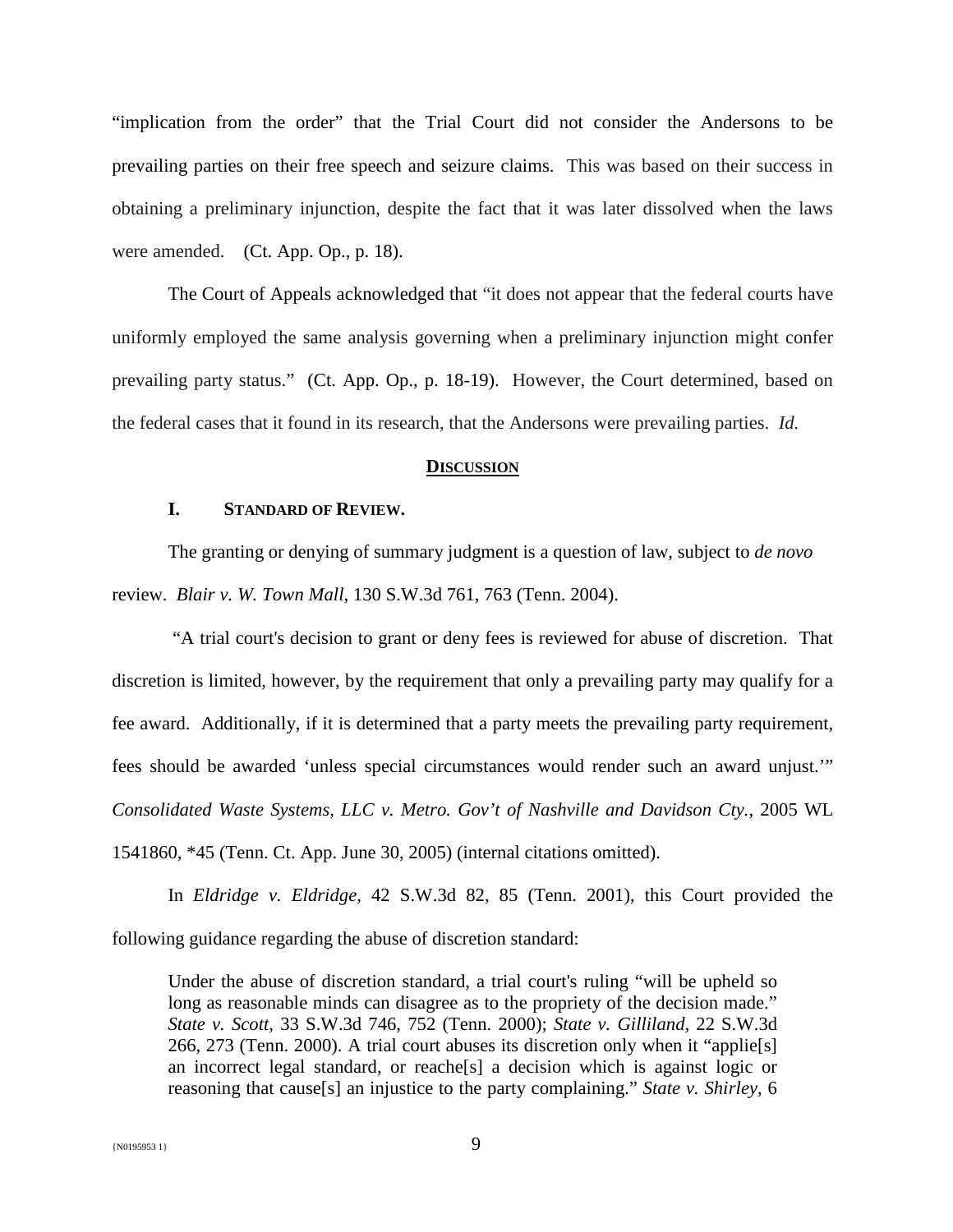S.W.3d 243, 247 (Tenn. 1999). The abuse of discretion standard does not permit the appellate court to substitute its judgment for that of the trial court. *Myint v. Allstate Ins. Co.,* 970 S.W.2d 920, 927 (Tenn. 1998).

"An abuse of discretion exists when the reviewing court is firmly convinced that the

lower court has made a mistake in that it affirmatively appears that the lower court's decision

has no basis in law or in fact and is therefore arbitrary, illogical, or unconscionable." *State v.* 

*Brown & Williamson Tobacco Corp.,* 18 S.W.3d 186, 191 (Tenn. 2000).

## **II. REASONS SUPPORTING REVIEW BY THE SUPREME COURT.**

Rule 11 of the Rules of Appellate Procedure states:

In determining whether to grant permission to appeal, the following, while neither controlling nor fully measuring the court's discretion, indicate the character of reasons that will be considered: (1) the need to secure uniformity of decision, (2) the need to secure settlement of important questions of law, (3) the need to secure settlement of questions of public interest, and (4) the need for the exercise of the Supreme Court's supervisory authority.

The Metropolitan Government requests permission to appeal to this Court regarding two

issues that meet all four criteria, specifically:

- **May a Trial Court determine that a land use definition in a Zoning Code is unconstitutionally vague as applied to a plaintiff's property solely based on the fact that the definition overlaps in some ways with other land use categories, when the evidence indicates that the plaintiff had sufficient notice that the provision applied to their property and no enforcement action has ever been taken against the plaintiff?**
- **May an appellate court make the contextual and case specific determination that a plaintiff is a "prevailing party" for purposes of 42 U.S.C. § 1988 in the first instance when the Trial Court's decision related to the fee award does not contain sufficient findings for appellate review?**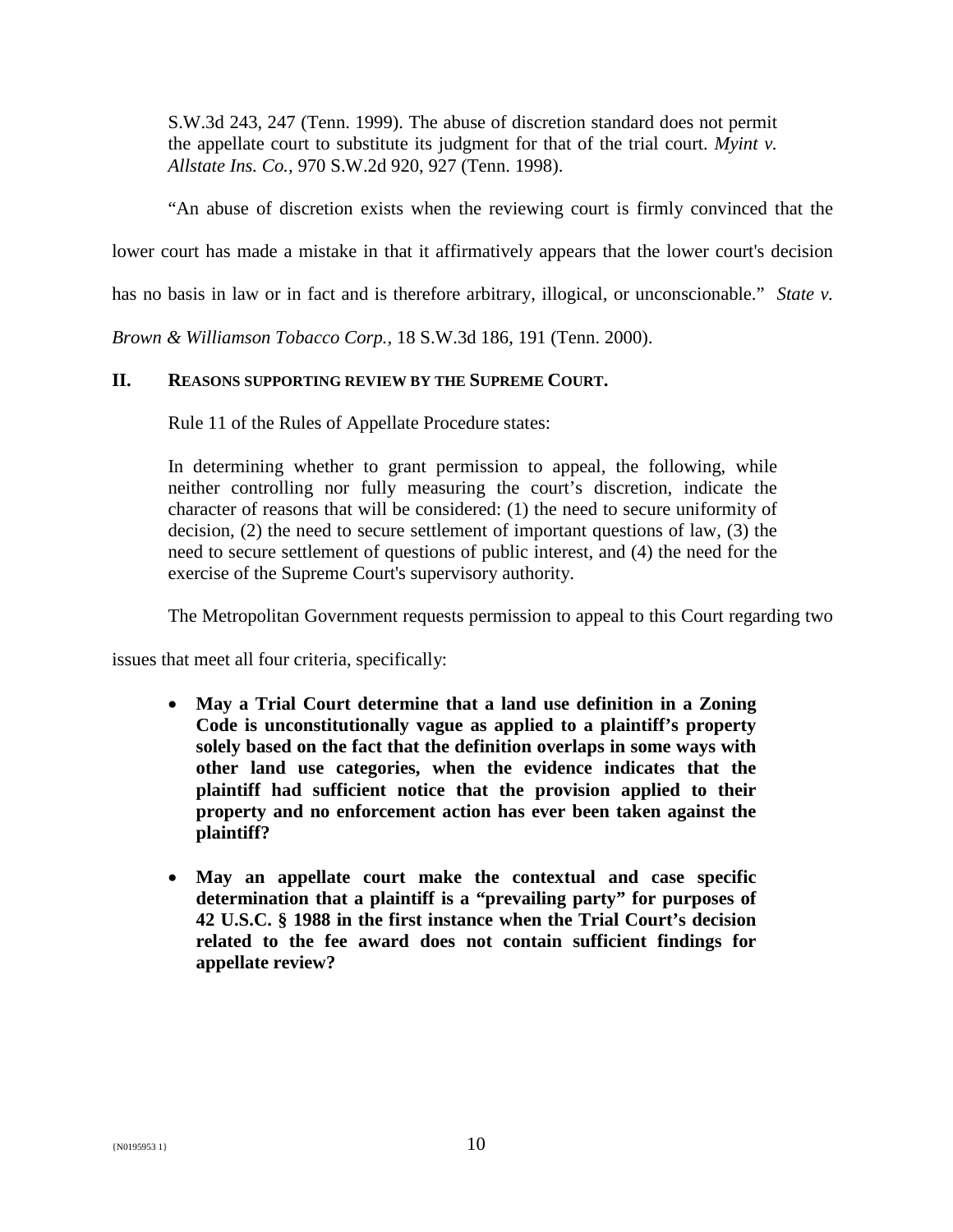#### *Vagueness*

**A. The Court of Appeals decision declining to reach the merits of the vagueness claim leaves in place a Trial Court ruling that radically alters the requirements for land use law, and therefore, it presents an exception to the mootness doctrine.**

The definitions at issue in this case were changed by the Metropolitan Council while this appeal was pending, and while generally the Court should be reluctant to address moot claims, Tennessee appellate courts "may exercise their judgment and discretion to address issues of great importance to the public and the administration of justice." *Norma Faye Pyles Lynch Family Purpose LLC v. Putnam Cty.,* 301 S.W.3d 196, 210 (Tenn. 2009). "To guide their discretion, the courts should first address the following threshold considerations: (1) the public interest exception should not be invoked in cases affecting only private rights and claims personal to the parties; (2) the public interest exception should be invoked only with regard to 'issues of great importance to the public and the administration of justice'; (3) the public interest exception should not be invoked if the issue is unlikely to arise in the future; and (4) the public interest exception should not be invoked if the record is inadequate or if the issue has not been effectively addressed in earlier proceedings." *Id.,* 210-211.

Here, the Andersons' lawsuit sought to declare void and unenforceable the entire STRP ordinance. While ultimately the Andersons only succeeded in a declaration that the ordinance is unenforceable as applied to their property, the Trial Court's ruling has far-reaching implications for the rights of all property owners in Davidson County.

Essentially, the Trial Court took issue with the overlap in the definitions of STRP, hotel, bed and breakfast and boarding house, but such overlap in land use categories is commonplace in the Metropolitan Zoning Code. "The decision as to whether to retain a moot case in order to pass on a question of public interest lies in the discretion of the court and generally a court will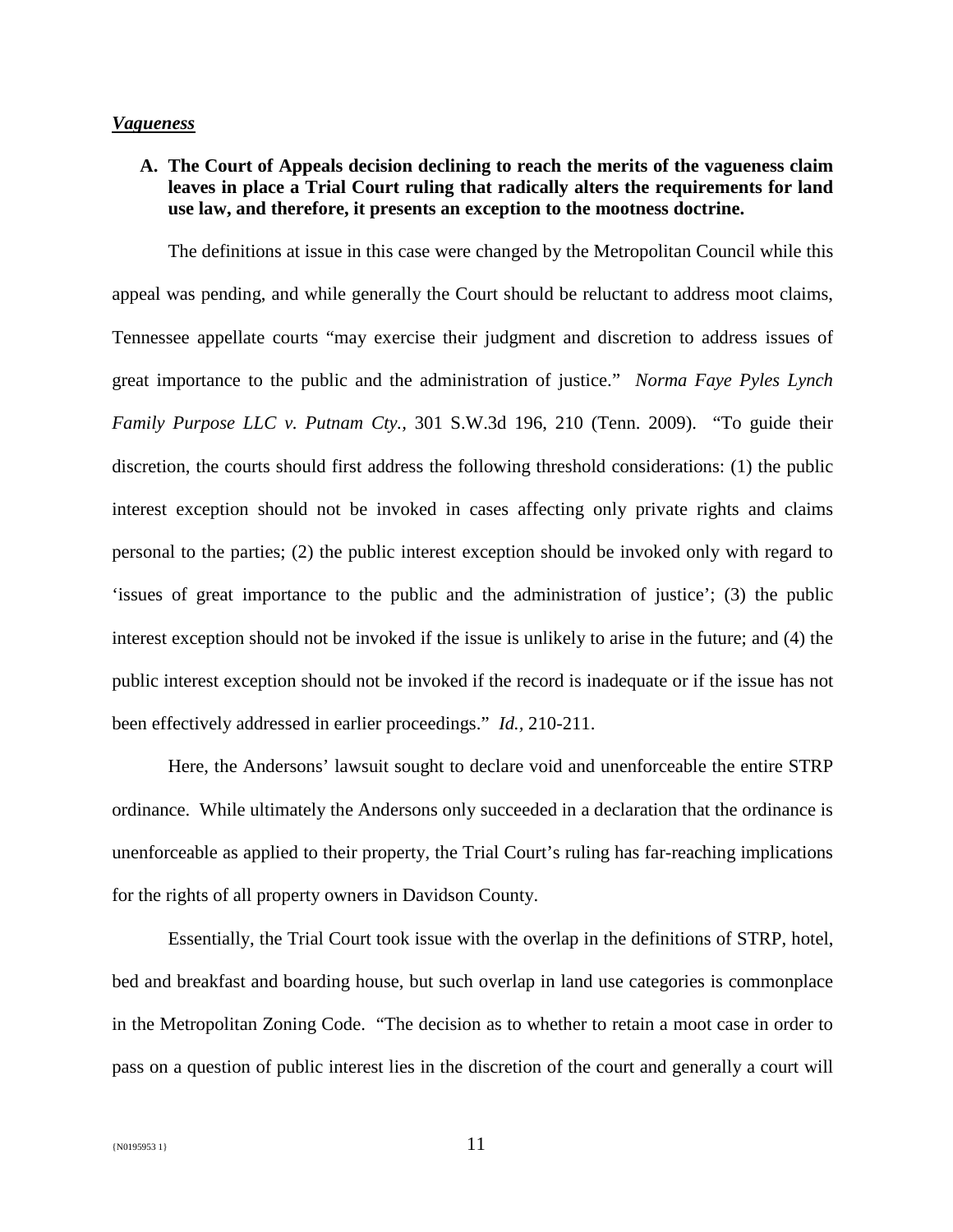determine a moot question of public importance if it feels that the value of its determination as a precedent is sufficient to overcome the rule against considering moot questions." *Dockery v. Dockery,* 559 S.W.2d 952, 954 (Tenn. Ct. App. 1977). Here, the precedent set by the Trial Court's ruling has the potential to affect how local officials and Nashville citizens interpret other overlapping land use categories and whether those definitions may also be found unconstitutionally vague.

There is good reason to believe this issue will arise again in the future. If the Trial Court's analysis of the land use definitions it examined is applied to the rest of the Zoning Code, many land use categories would be vague simply because individuals may differ in their interpretations of each definition and how it might be applied to various properties. For example, is a college baseball field a "recreation center" or a "stadium"? Is a rescue mission a "church" or something else? These questions can, and have been, answered by resorting to the administrative process provided for in the Zoning Code itself, but the Trial Court's ruling calls this process into question. *See* Metropolitan Code § 17.40.180(A) (T.R. 424); *Walker v. Metro. Bd. of Parks and Recreation,* 2009 WL 5178435, \*14 (Tenn. Ct. App. Dec. 30, 2009) (finding that the BZA's decision as to whether a proposed baseball field at Belmont University should be classified as a "recreation center" or a "stadium" for land use purposes should be upheld where the interpretation of an ordinance is "fairly debatable"); *Capps v. Metro. Gov't of Nashville and Davidson Cty.,* 2008 WL 5427972, \*8 (Tenn. Ct. App. Dec. 31, 2008) (finding that the BZA's determination that the Nashville Union Rescue Mission fits the definition of a "church" for land use purposes where its decision is supported by material evidence). Finally, the record is more than adequate to address the merits of the vagueness claim and both parties have briefed the issue multiple times.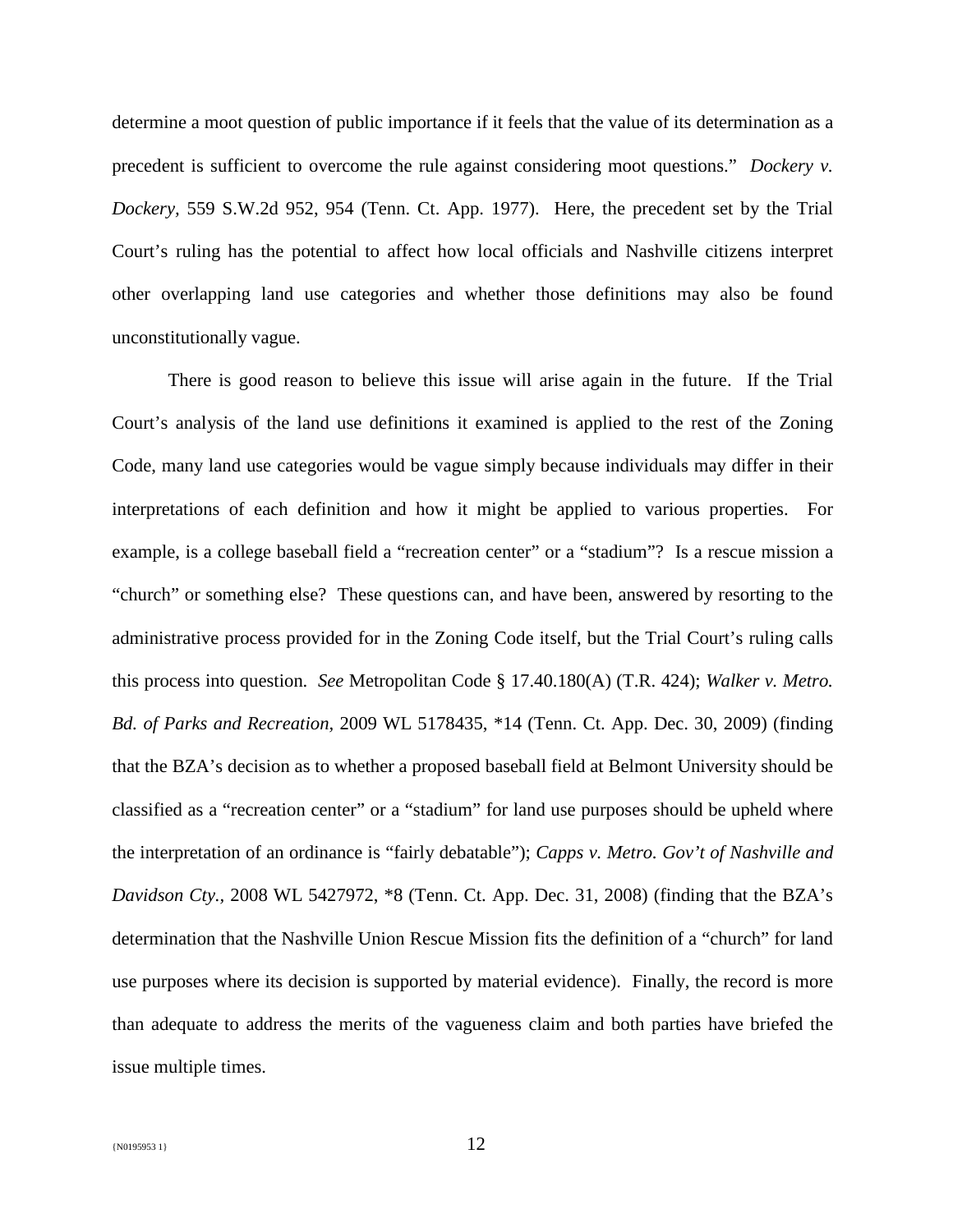Because the threshold considerations meet the public interest exception to the mootness doctrine, the next step is to "balance the interests of the parties, the public, and the courts to determine whether the issues in the case are exceptional enough to address. In making this determination, the courts may consider, among other factors, the following: (1) the assistance that a decision on the merits will provide to public officials in the exercise of their duties, (2) the likelihood that the issue will recur under similar conditions regardless of whether the same parties are involved, (3) the degree of urgency in resolving the issue, (4) the costs and difficulties in litigating the issue again, and (5) whether the issue is one of law, a mixed question of law and fact, or heavily fact-dependent." *Norma Faye Pyles Lynch Family Purpose LLC,* 301 S.W.3d at 211.

In this case, these factors weigh in favor of reaching the merits of the vagueness question through application of the public interest exception. Under the Zoning Code, the Zoning Administrator and the Board of Zoning Appeals are responsible for determining which land use category is appropriate when there is a debate related to how a property is being used, but the Trial Court's determination that overlap in land use definitions causes the Zoning Code to be vague conflicts with this practice. Further, as stated above, this issue has arisen before and is likely to recur in the future. Zoning decisions are made on a daily basis, and it could be very expensive to litigate a similar issue in the future given the possibility of attorney fees. Finally, although a decision on the merits of the vagueness claim is fact-dependent, the material facts in this case are undisputed.

The Supreme Court's review is therefore warranted in order to settle an important question of law and public interest. Further, the Trial Court's ruling is contrary to previous decisions of the Court of Appeals, which endorse the Zoning Codes process for choosing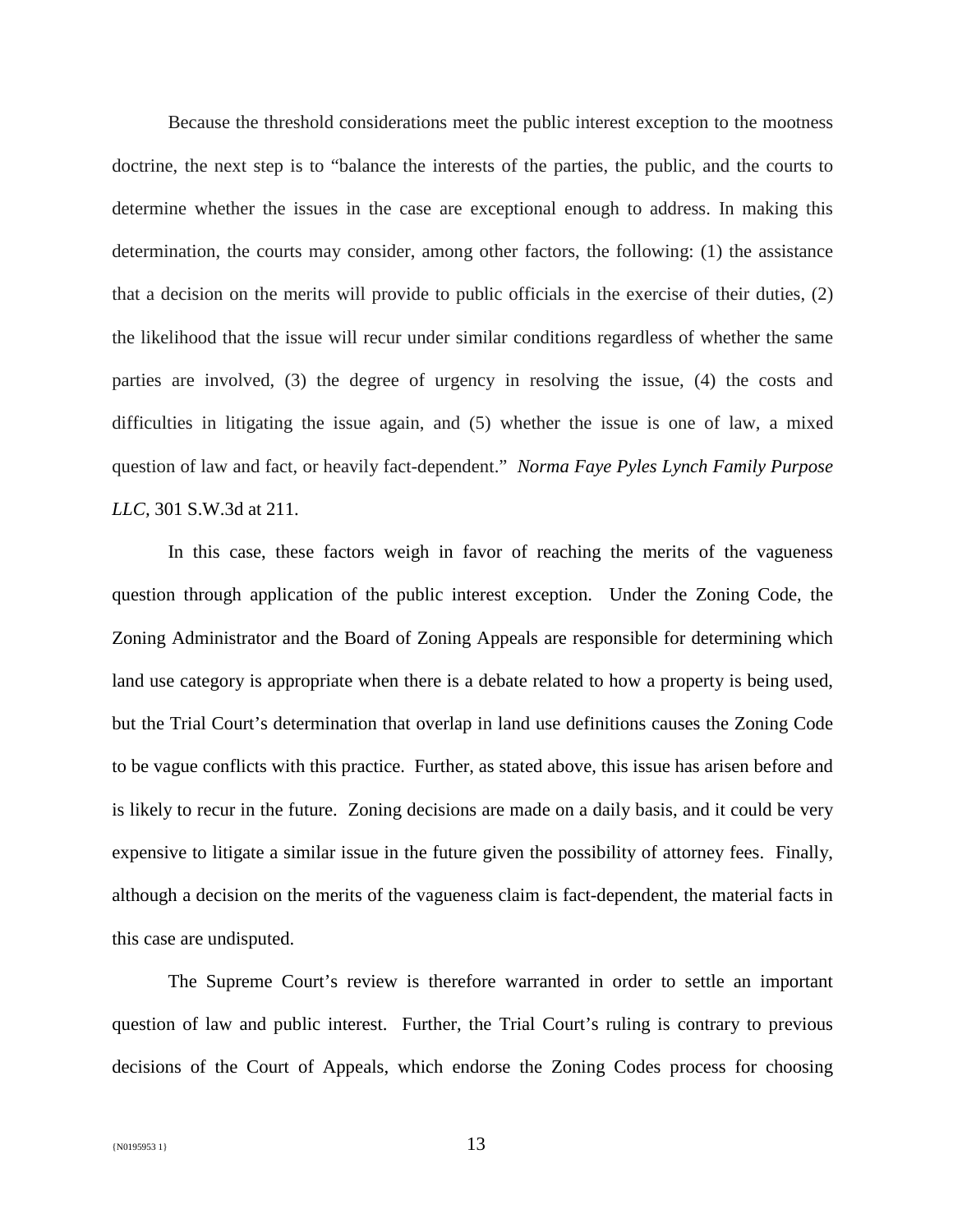between land use categories, and therefore, this Court's review is necessary to secure uniformity of decision. The Metropolitan Government respectfully requests that this Court accept the petition and allow the parties to brief the issue of vagueness on the merits and present oral argument, or, in the alternative, issue an order remanding the issue of vagueness to the Court of Appeals for a decision on the merits, pursuant to the public interest exception.

## **B. The Trial Court's ruling fundamentally misunderstands the standard for vagueness claims related to economic regulations.**

The Trial Court stated that "there are two grounds on which a law may be found to be unconstitutionally vague: (1) if the law requires or forbids ' the doing of an act in terms so vague that men of common intelligence must necessarily guess at its meaning and differ as to its application,' or (2) if the law 'impermissibly delegates basic policy matters to policemen, judges, and juries for resolution on an *ad hoc* and subjective basis, with the attendant dangers of arbitrary and discriminatory application.'" (T.R. 1590-1591).

While the Trial Court correctly stated the general standard for vagueness, it failed to acknowledge the lower standard for economic regulations. The Supreme Court has been clear that economic regulations like the one at issue in this case are "subject to a less strict vagueness test" because a business "can be expected to consult relevant legislation in advance of action" and "may have the ability to clarify the meaning of the regulation by its own inquiry, or by resort to an administrative process." *Village of Hoffman Estates v. Flipside, Hoffman Estates, Inc.,* 455 U.S. 489, 498-99 (1982). The type of uncertainty allegedly experienced by the Andersons "is not enough for [the regulation] to be unconstitutionally vague; rather, it must be substantially incomprehensible." *Doe v. Staples,* 706 F.2d 985, 988 (6th Cir. 1983) (quoting *Exxon Corp. v. Busbee,* 644 F.2d 1030 (5th Cir. 1981)) (emphasis added).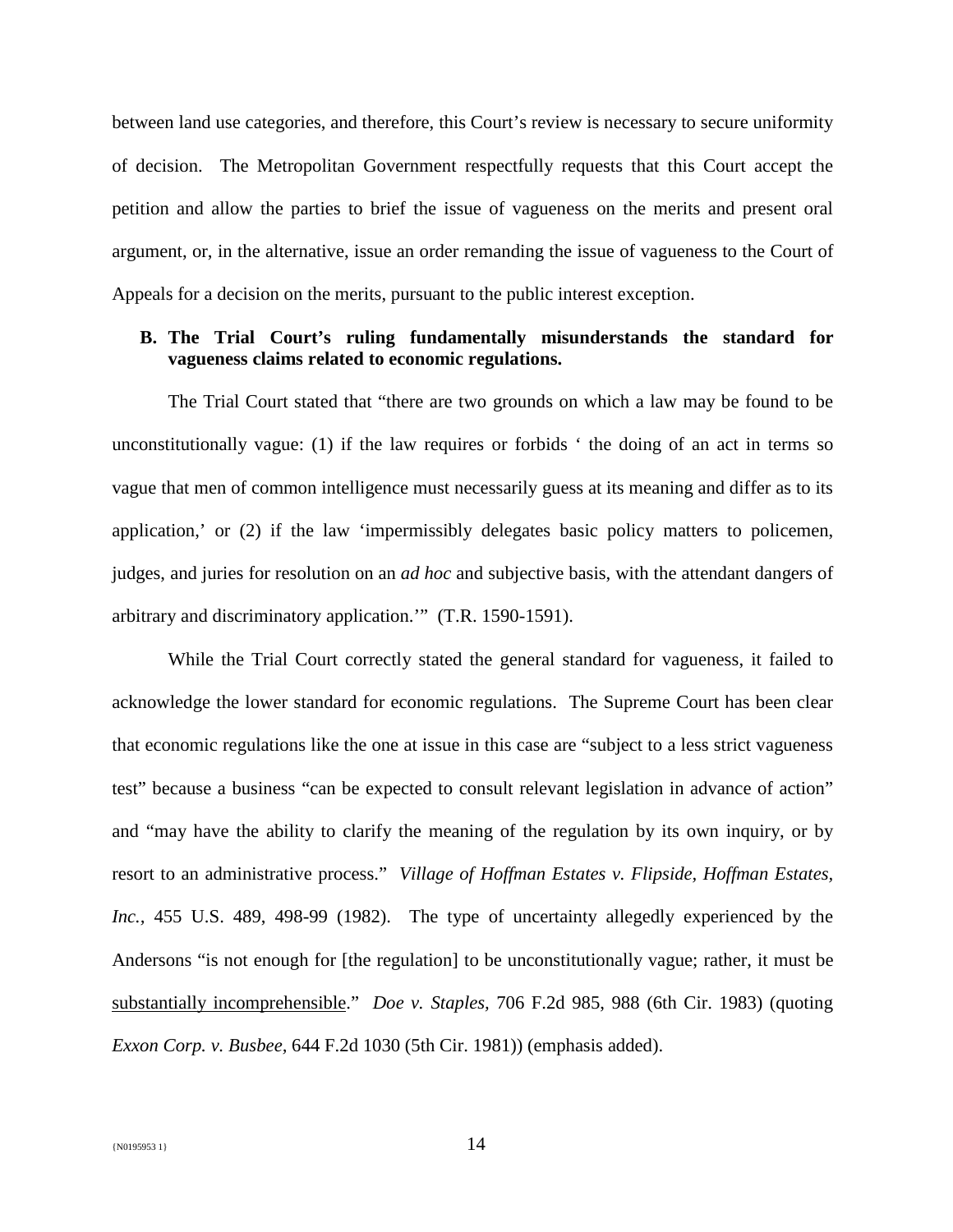Here, the Andersons are running a business out of their home and are subject to the economic regulations contained in the STRP ordinances. The Andersons were aware of the legislation when it was enacted and consulted with the Metropolitan Codes Department in applying for their owner occupied permit and again in attempting to procure a non-owner occupied permit. (T.R. 8, 17; Anderson Depo., p. 10, l. 13-18, p. 15, l. 13-21.) They had the time and the opportunity to clear up any confusion they may have had about how the STRP ordinances apply to their property with local officials prior to filing their lawsuit.

In fact, the Andersons already had an answer from the Metropolitan Government as to how it classified their property even without resorting to an appeal to the Board of Zoning Appeals. The administrative action of issuing an STRP permit to the Andersons indicates that Metro determined their property qualified as an STRP, rather than a hotel, bed and breakfast or boarding house for land use purposes. Complaint,  $\parallel$  67 (T.R. 16). After all, the ordinance specifically provides that if a property is an STRP, it cannot also be a hotel, bed and breakfast or boarding house. Metropolitan Code §§ 6.28.030 (T.R. 115), 17.04.060 (T.R. 223).

Because the Andersons clearly understood that the STRP ordinances applied to their property (or at least thought they might and actually applied for a permit), it was improper for the Trial Court to determine that the laws are unconstitutionally vague as applied to their property due to inadequate notice. *See Hutsell v. Jefferson Cty. Bd. of Zoning Appeals,* 2005 WL 954646, \*3 (Tenn. Ct. App. Apr. 26, 2005) ("Plaintiff's own testimony suggests that he understood the meaning and intent of the ordinances, and we conclude that this [vagueness] issue is without merit.").

Because "[t]he meaning of a zoning ordinance and its application are, in the first instance, questions for the local officials to decide," the Trial Court erred when it failed to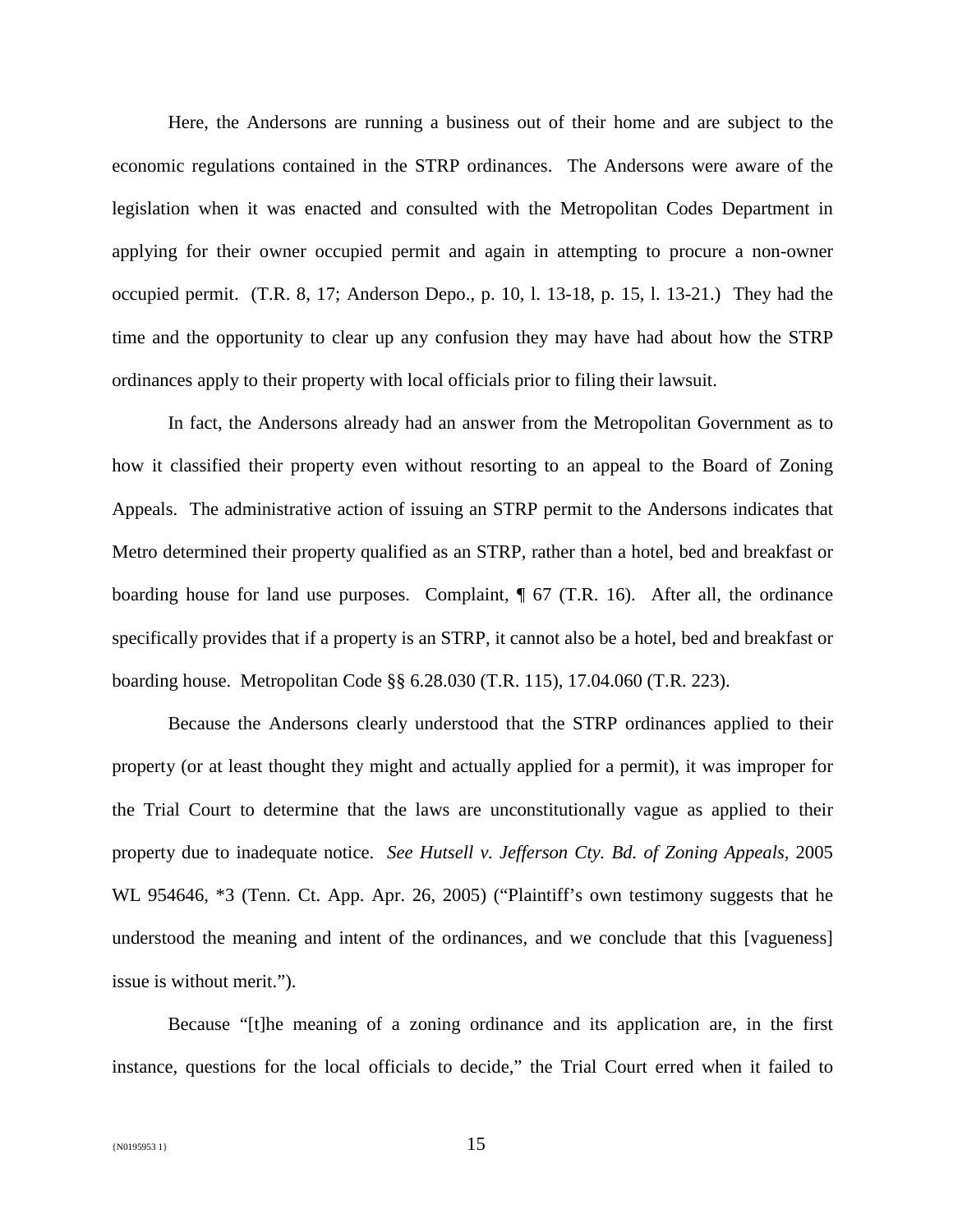attach any significance to Metropolitan Government's application of the STRP ordinances to the Andersons' property. *Whittemore v. Brentwood Planning Comm'n, City of Brentwood,* 835 S.W.2d 11, 16 (Tenn. Ct. App. 1992) (internal citations omitted). Instead of analyzing Plaintiffs' vagueness claim based on how the STRP ordinances have actually been applied to the Andersons, the Trial Court relied on a hypothetical scenario invented by Plaintiffs, where despite issuing the Andersons an STRP permit, the Codes Department suddenly decides to cite them for operating an illegal hotel. But the Plaintiffs produced absolutely no evidence that the STRP ordinances have been enforced in the arbitrary manner imagined by Plaintiffs, an issue that should have been critical to the Court's analysis. *State v. Burkhart,* 58 S.W.3d 694, 700 (Tenn. 2001)

By requiring precise land use definitions with no possibility of ambiguity, the Trial Court has given the Zoning Code a patently unreasonable construction, the opposite of its charge pursuant to Tennessee case law. *See State v. Enoch,* 2003 WL 535914, \*7 (Tenn. Ct. App. Feb. 26, 2003) ("[A] land use regulation that can be upheld by giving it a reasonable construction will not be declared void for uncertainty."); *State v. Lyons,* 802 S.W.2d 590, 592 (Tenn. 1990) ("It is the duty of this Court to adopt a construction which will sustain a statute and avoid constitutional conflict if its recitation permits such a construction."). If the STRP ordinances are read in their context in the Zoning Code as required by the rules of statutory interpretation, they easily withstand a vagueness challenge because the evidence indicated that the Andersons had notice that the ordinances applied to them, they have been applied in a reasonable manner by Metropolitan Government officials, and the Andersons had the opportunity for further clarity by resorting to the administrative process provided in the Zoning Code.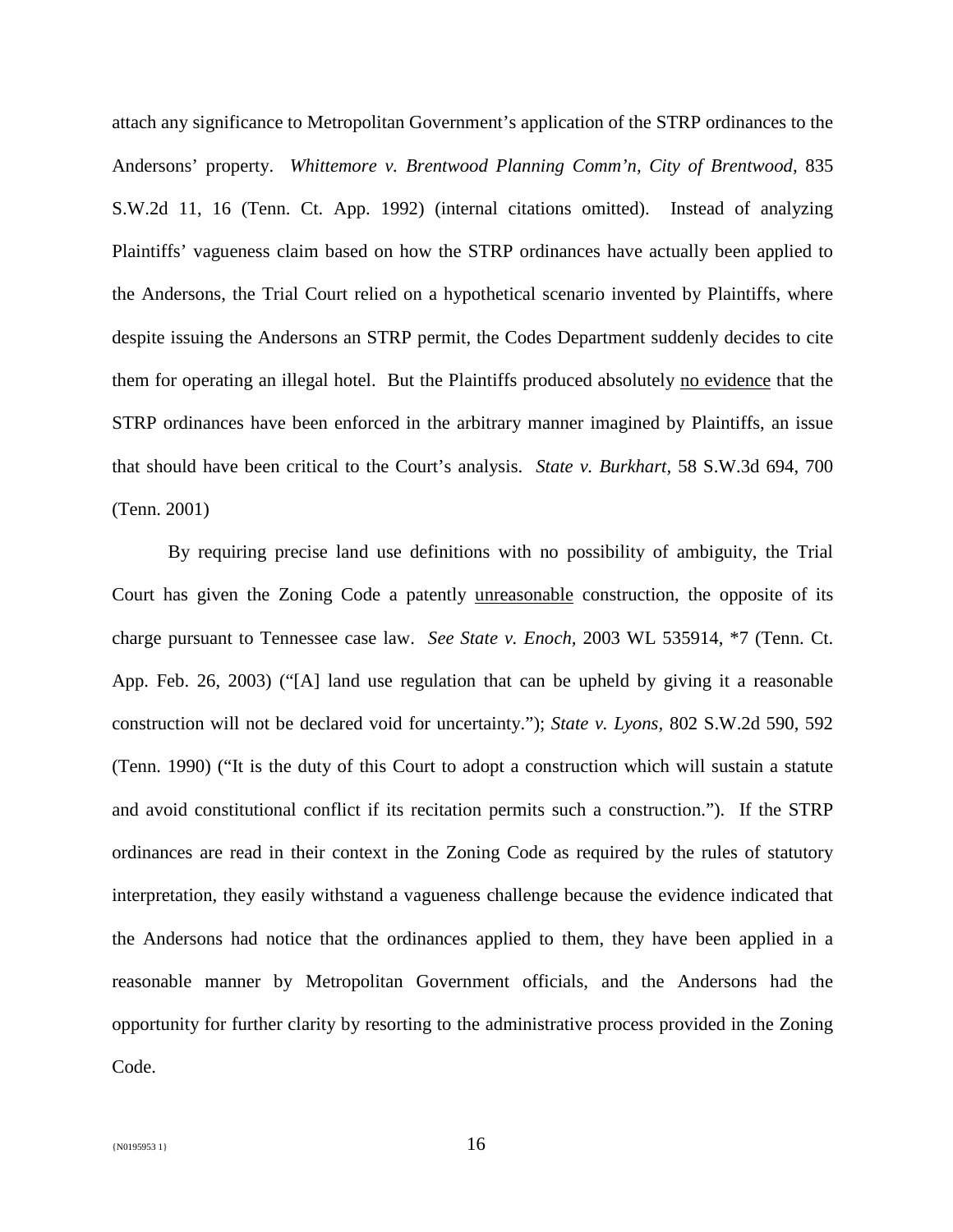## *Attorney Fees*

The Court of Appeals ignored a United States Court of Appeals for the Sixth Circuit case involving similar circumstances to this case, which indicates that the question should have been remanded to the Trial Court, was not addressed in the opinion. Further, the Court of Appeals did not analyze how the Trial Court had abused its discretion in determining that the Andersons were not "prevailing parties" based on the preliminary injunction.

In *McQueary v. Conway,* 614 F.3d 591 (6th Cir. 2010), the plaintiff challenged the constitutionality of a Kentucky law placing limits on protests at military funeral on free speech grounds. *Id.* at 594. The district court issued a preliminary injunction preventing enforcement of the law, but soon after the Kentucky legislature repealed the relevant provisions of the statute mooting the lawsuit. *Id.* The Sixth Circuit rejected the district court's reasoning for denying the plaintiff's fee application, but in doing so, it clarified its position on granting fees for preliminary injunctions:

All of this leaves us with a contextual and case-specific inquiry, one that does not permit us to say that preliminary-injunction winners always are, or never are, "prevailing parties." In the aftermath of *Buckhannon* and *Sole,* however, we can say that the "preliminary" nature of the relief—together with the requirement that a prevailing-party victory must create a lasting change in the legal relationship between the parties and not merely "catalyze" the defendant to voluntary action – will generally counsel against fees in the context of preliminary injunctions.

*Id.* at 601.

The Court also emphasized that it was remanding the matter to the district court, to make

the determination of whether fees were warranted, in light of their ruling:

So far, we have explained why the district court's explanations for denying fees in this difficult case do not hold up. Yet we have not explained whether McQueary should collect fees—and with good reason. That question initially is for the district court, which had a ring-side view of the underlying proceedings, which is in the best position to make an initial cut at whether McQueary deserves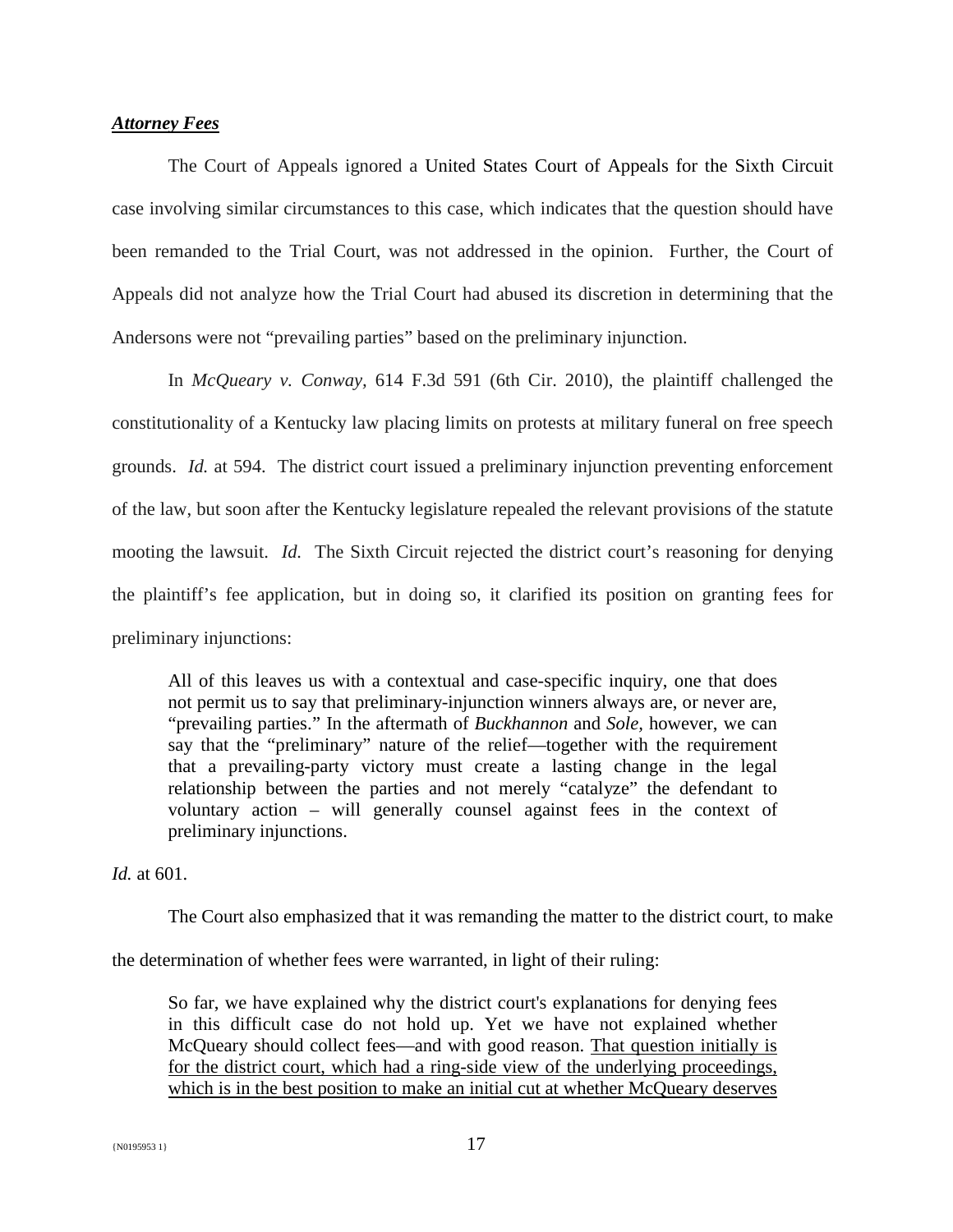fees for this preliminary injunction and which is given considerable deference over most aspects of the fees inquiry. *Buckhannon, Sole* and *Dubuc* make clear, we think, that, when a claimant wins a preliminary injunction and nothing more, that usually will not suffice to obtain fees under § 1988. What remains unclear is when the occasional exceptions to that rule should apply, a contextual and casespecific inquiry that we ask the district court to undertake in the first instance.

*Id.* at 604 (emphasis added).

The *McQueary* Court suggests that the decision of whether fees are warranted for a preliminary injunction that is dissolved due to a change in the law is a "contextual and casespecific inquiry," but that generally fee awards under these circumstances are not appropriate. Further, the Court acknowledged that the Trial Court should make the determination in the first instance.

Tennessee law also indicates that the Court of Appeals erred in making a determination as to whether the Andersons were entitled to a fee award related to the preliminary injunction. The Court did not explain how the Trial Court's decision not to award fees based on the preliminary injunction was an "abuse of discretion," which is the standard for appellate review under Tennessee law. *See Boyd v. Comdata Network, Inc.,* 88 S.W.3d 203, 211 (Tenn. Ct. App. 2002) (""While the 'abuse of discretion' standard limits the scope of our review of discretionary decisions, it does not immunize these decisions completely from appellate review. Even though it prevents us from second-guessing the trial court, or from substituting our discretion for the trial court's discretion, it does not prevent us from examining the trial court's decision to determine whether it has taken the applicable law and the relevant facts into account. We will not hesitate to conclude that a trial court 'abused its discretion' when the court has applied an incorrect legal standard, has reached a decision that is illogical, has based its decision on a clearly erroneous assessment of the evidence, or has employed reasoning that causes an injustice to the complaining party.").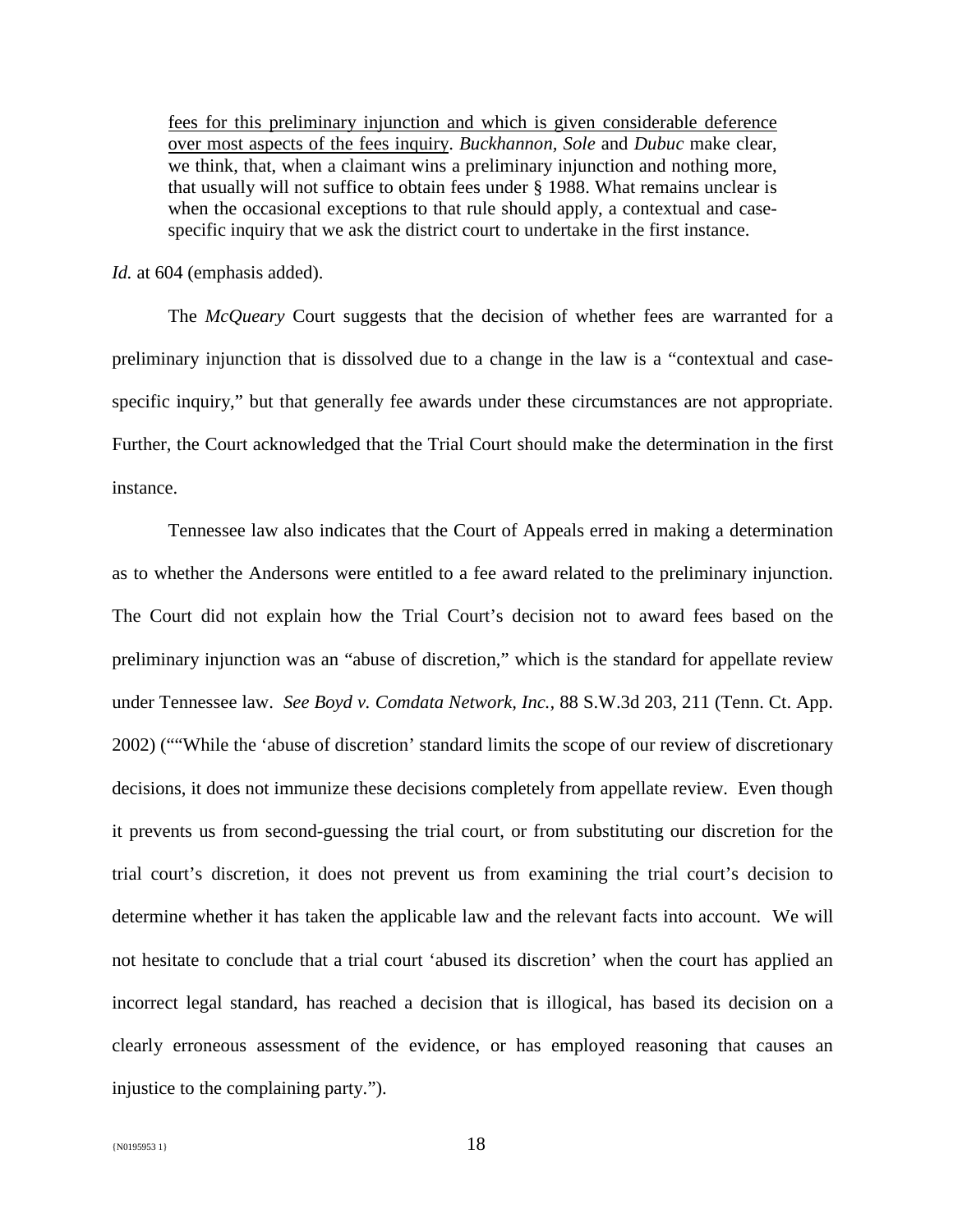Rather, the Court determined that the Trial Court's order was not "sufficiently clear to allow for intelligent appellate review." (Ct. App. Op., p. 18). Under these circumstances, Tennessee appellate courts should vacate attorney fee awards and remand the issue to the Trial Court, rather than make a determination in the first instance. *See Harthun v. Edens,* 2016 WL 1056960, \*4-5 (Tenn. Ct. App. Mar. 17, 2016).

Here, the Court of Appeals should have allowed the Trial Court, which had a "ring-side view" of the proceedings to make the initial determination as to whether the Andersons are entitled to a fee award related to their preliminary injunction. This is especially the case given the similarities in the procedural posture of this lawsuit and *McQueary* – both cases involved initial success with a preliminary injunction, a voluntary change to the relevant law which rendered the claim moot, and no permanent judicially-sanctioned relief.

To the extent that the Court of Appeals could appropriately reach the merits of the attorney fee award question, its decision to award fees related to the preliminary injunction is contrary to the Sixth Circuit precedent established by *McQueary.* On remand, the district court determined that a fee award related to the preliminary injunction was not appropriate, and the Sixth Circuit upheld that decision:

The court appreciated that attorney's fees may be awarded in some settings to preliminary-injunction winners, but it found that this was not an appropriate occasion for doing so. After examining the context of this case in light of our instructions in *McQueary I,* the district court concluded that the circumstances did not justify a fee award. As the court recognized, there is no "catalyst" theory for granting fees. *Buckhannon Bd. & Care Home, Inc. v. W. Va. Dep't of Health & Human Res.,* 532 U.S. 598, 610, 121 S.Ct. 1835, 149 L.Ed.2d 855 (2001). The court thus reasoned that the state legislature's "voluntary conduct" – its repeal of the funeral-protest statute – does not by itself "serve as the basis for an award of attorney's fees." R.71 at 3.

Nor, the court added, did McQueary's claim "become moot because the preliminary injunction granted him all the relief he sought." R.71 at 3. McQueary wanted to "permanently enjoin the state from enforcing the challenged provisions." *Id.* The nature of the relief McQueary sought in other words was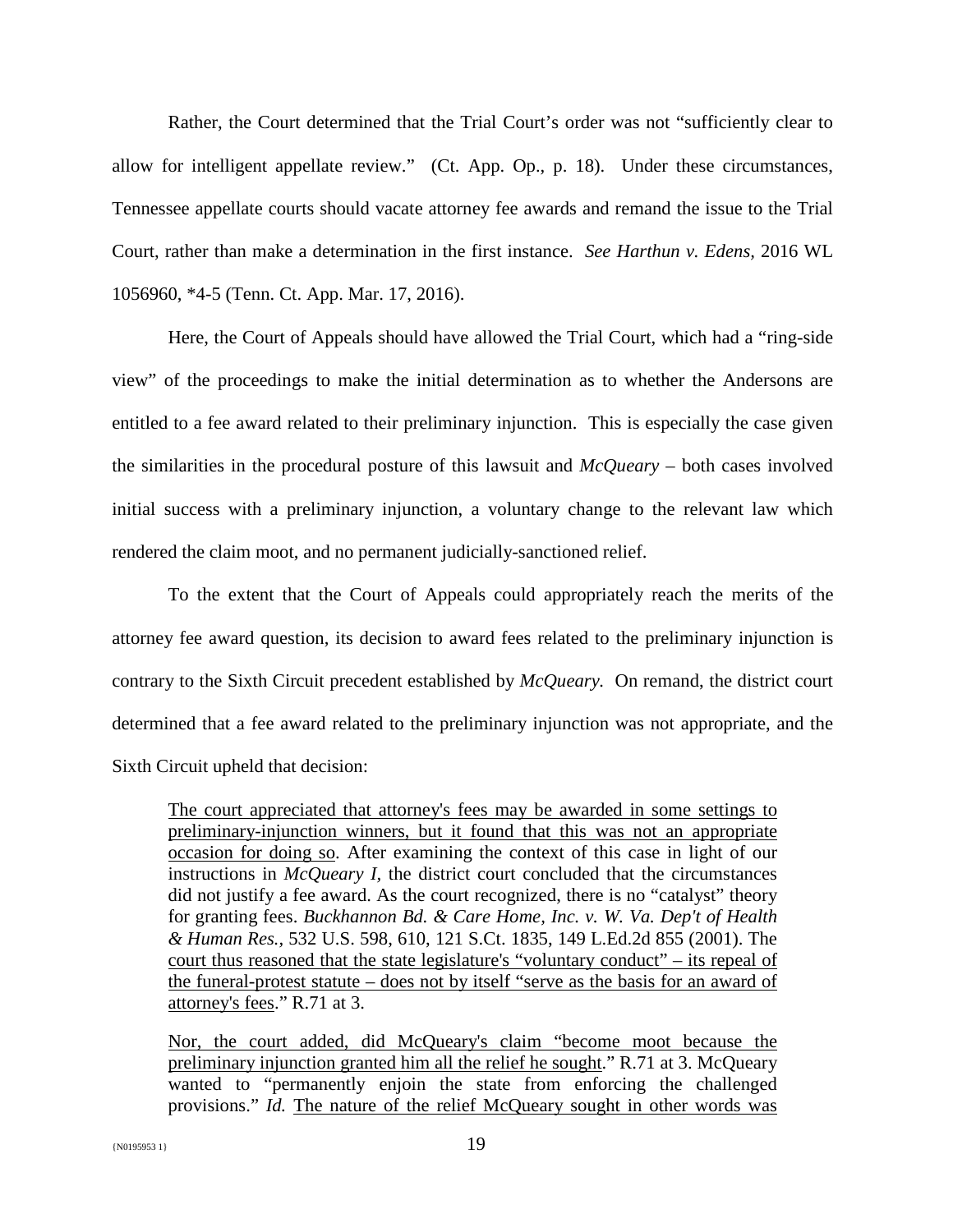permanent; the relief he received from the court was temporary. To illustrate the point, the court distinguished *Young v. City of Chicago,* 2002 F.3d 1000 (7th Cir. 2000), in which the plaintiff wanted to protest during a single, specific event the 1996 Democratic National Convention. Young received that relief from the court through a preliminary injunction, and the case became moot when the convention ended. *Id.* at 1000. Unlike the injunction in *Young,* the district court explained, McQueary's preliminary injunction itself did not ultimately provide him with the permanent relief he requested.

As we explained in *McQueary I,* Supreme Court precedent counsels that, "when a claimant wins a preliminary injunction and nothing more, that usually will not suffice to obtain fees under § 1988." 614 F.3d at 604. The district court's task was to make a "contextual and case-specific inquiry" to determine if McQueary's preliminary injunction fit within an exception to that general rule. *Id.* The district court did not clearly err in concluding that it did not.

*McQueary v. Conway,* 508 Fed. Appx. 522, 524 (6th Cir. Dec. 18, 2012) (emphasis added).

Because the Sixth Circuit precedent governing the federal law at issue is contrary to the actions of the Court of Appeals in this case, the Metropolitan Government respectfully requests that this Court exercise its supervisory authority to settle an important question of law and to secure uniformity of decision between the federal and state courts on this issue of federal law. Specifically, the Metropolitan Government requests that this Court accept this petition and allow the parties to brief the issue and present oral argument, or, in the alternative, issue an order vacating the Court of Appeals' finding that the Andersons are "prevailing parties" based on the preliminary injunction and remanding that issue to the Trial Court to undertake in the first instance.

### **CONCLUSION**

For all these reasons, the Court should grant the Metropolitan Government's Application for Permission to Appeal.